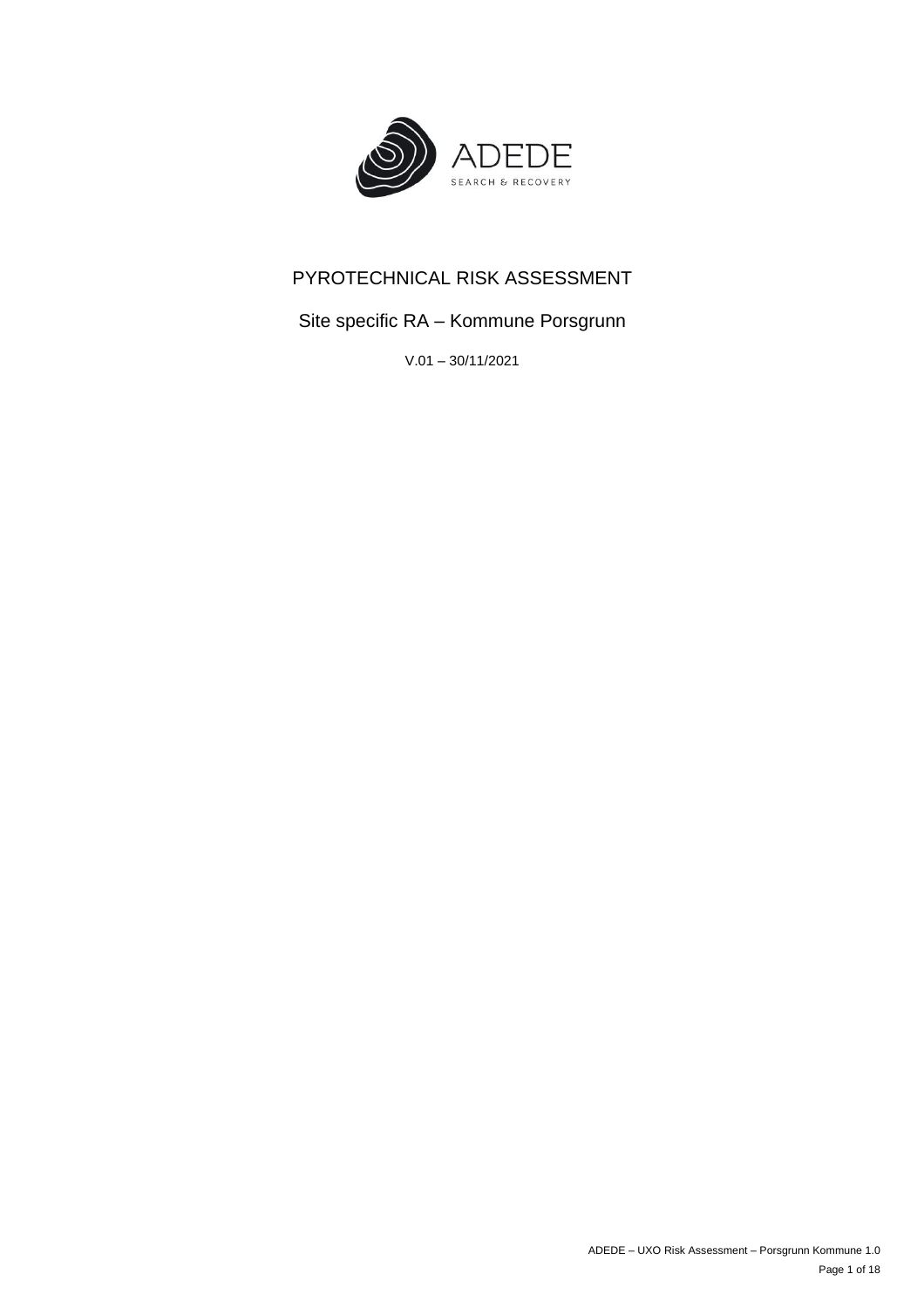## **Table of contents**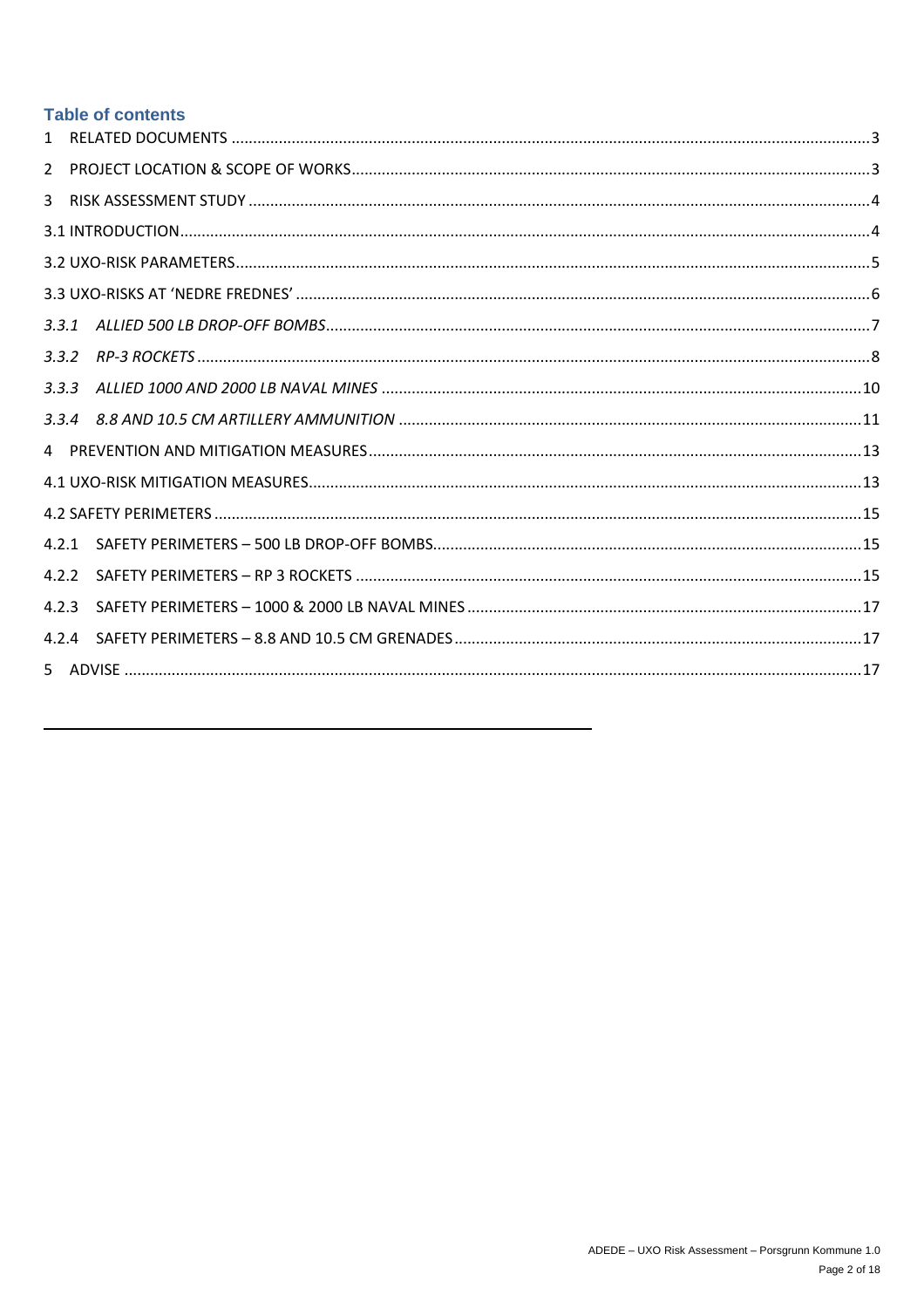#### <span id="page-2-0"></span>**1 RELATED DOCUMENTS**

| [1] | 23/10/1987 | Geotechnical Report: H227B-1 Hovedvegnettet i Grenland - Kultangen-prosjektet - Orientering<br>om grunnforhold |
|-----|------------|----------------------------------------------------------------------------------------------------------------|
| [2] | 13/08/2021 | Historical UXO Research, Nedre Frednes in Porsgrunn (Norway)                                                   |
| [3] | 20/05/2021 | Offer ADEDE: UXO Desktop Study and Risk Analysis                                                               |
| [4] | 26/11/2014 | Sektor Gruppen AS - Grunnundersokelser Porsgrunn, Down Town                                                    |
| [5] | March 2021 | Statens Vegvesen – Grunnundersokelser RV36 E18 Skyggestein utdrag                                              |

## <span id="page-2-1"></span>**2 PROJECT LOCATION & SCOPE OF WORKS**

Porsgrunn Kommune (Norway) plans in Nedre Frednes the construction of a social complex including apartment buildings, underground parking, office areas, stores, a park etc. (figure 1). As the project area lies in vicinity to the in 1943 bombed peninsula Herøya, the project area is likely contaminated with unexploded ordnance (UXO). A historical study of the war actions by ADEDE [2] concludes that the project area has a very high potential to be contaminated with unexploded 500 lb aerial bombs and a high potential to be contaminated with 3-inch rockets, 1000 & 2000 lb sea mines and 8.8 - 10.5 cm artillery in the project area. This UXO risk assessment gives a better insight in the risks such types of UXO pose during groundwork.

The following aspects are covered in this UXO risk assessment:

- General information on risk assessment studies
- UXO-risk calculations
	- o Overview of UXO and potential occurrence in the project area
	- o UXO-risk calculation per type of ammunition
	- o Impact & safety perimeters for each UXO
- Prevention and mitigation measures
- Advise concerning the Risk mitigation strategy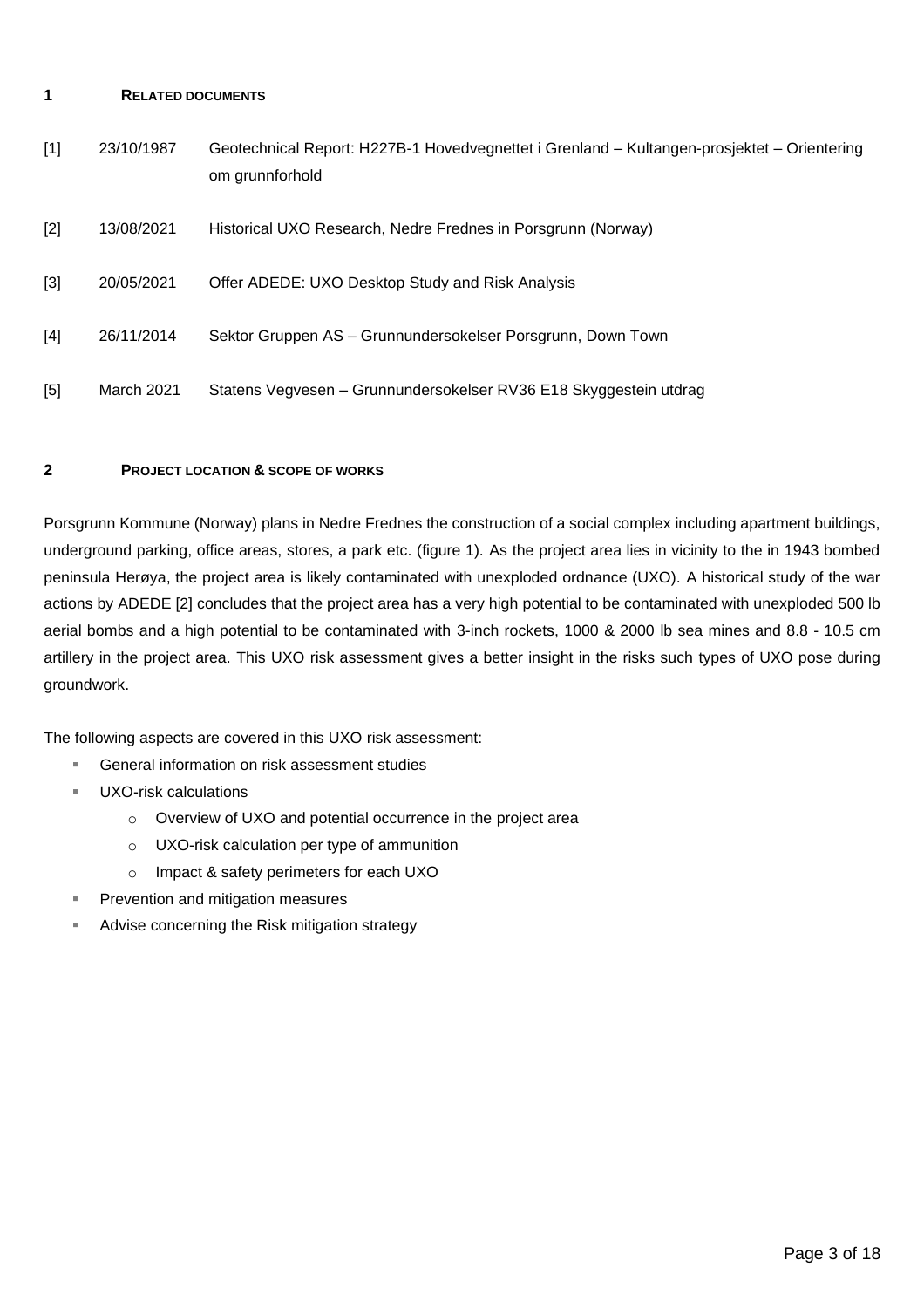

Figure 1 - Situation of the project area in Porsgrunn

### <span id="page-3-0"></span>**3 RISK ASSESSMENT STUDY**

#### <span id="page-3-1"></span>**3.1 INTRODUCTION**

An UXO risk assessment evaluates, quantifies, and compares the effects and risks of UXO when (1) no extra mitigation measures are taken (section 3.3) and (2) advised safety measures are incorporated to eliminate or reduce the high risks to an acceptable level (section 3.4). A semi-quantitative interpretation of UXO risks is needed and can be obtained based on sets of pre-defined parameters using the Fine and Kinney method:

> $Risk = Probability \times Exposure \times Severity$  $R = P$  x E x S

The pre-defined parameters correspond with indicative values ranging from 'very low' to 'very high':

- Probability with values ranging from  $0.1$  = 'unthinkable' to  $10$  = 'to be expected,
- Exposure with values ranging from 0.1 'very rarely' to 10 = 'continuously',
- Severity with values ranging from  $1 =$  'light wounds' to  $100 =$  'catastrophic'.

It is important to underline that an UXO Risk Assessment (RA) differs from a Project Risk Assessment (PRA) or a general Task Risk Assessment (TRA). Table 1 explains the, sometimes subtle, differences between RA, PRA and TRA studies. Clear and unambiguous definitions with correct descriptions and examples are essential for a correct interpretation of the risk assessments.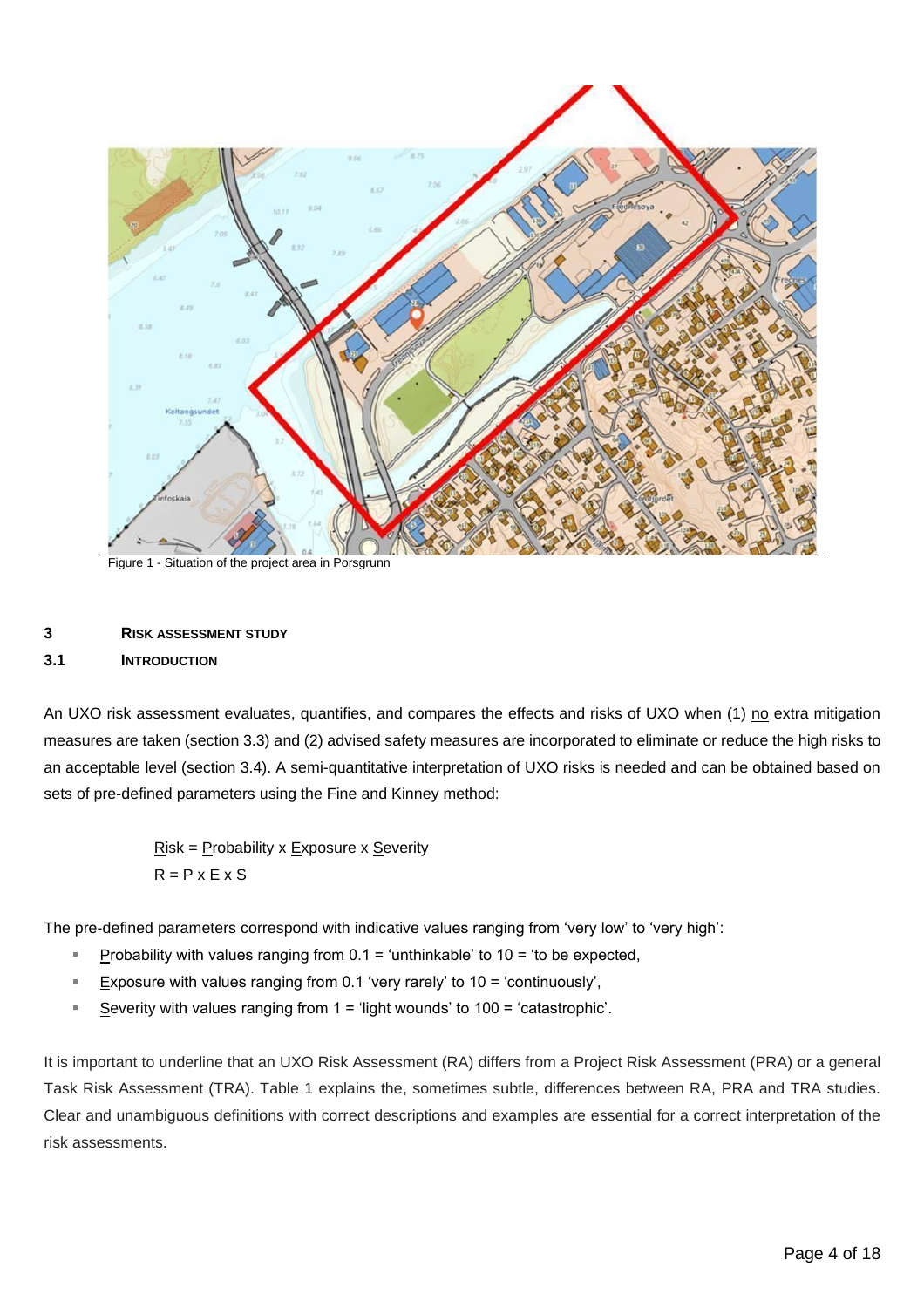| Symbol               | Definition                                                                                               | Example of estimations                                                                                                                                                            |
|----------------------|----------------------------------------------------------------------------------------------------------|-----------------------------------------------------------------------------------------------------------------------------------------------------------------------------------|
| Ruxo<br>(this study) | Estimated risks for the different types of UXO<br>expected at the project area during project work       | $R_{uxo}$ = $P_{uxo}$ x $E_{uxo}$ x $S_{uxo}$ = $C_{uxo}$ x $S_{uxo}$ (C = Chance)<br>Example: How dangerous will the 500 lb bombs<br>dropped during WW2 be for the project?      |
| $R_{p}$              | Estimated risk of UXO-related accidents due to<br>unsafe project decisions, actions and/or<br>situations | $R_p = P_p \times E_p \times S_p$<br>Example 'Incorrect project planning': How dangerous<br>can excavation work be in a high UXO-risk area<br>without taking mitigation measures? |
| $R_t$                | Estimated work-related risks of all tasks, actions,<br>decisions, and situations.                        | $R_t = P_t \times E_t \times S_t$<br>Example: How dangerous is it to work next to an<br>excavator?                                                                                |

Table  $1$  – Definitions and examples of several types of risk assessments. This document inventories and evaluates  $R<sub>P</sub>$  for project decisions, actions and/or situations.

#### <span id="page-4-0"></span>**3.2 UXO RISK PARAMETERS**

The definitions of used pre-defined risk parameters for this RA are described in table 2. To fully understand the UXO risks and effects of an explosion, several factors influencing the risk parameters must be considered. The most important 'influencers' are:

- Type and explosive content of UXO,
- Caused effects when UXO explodes (impact range, heat, shockwave, ...),
- Condition and orientation of UXO / fuse,
- Potential occurrence and depth of UXO in subsoil,
- Magnitude and type of groundwork.

Most of the factors can be derived from a preliminary historical study, military databases and mathematical models. However, some of the influencing factors are difficult to estimate and will stay uncertain until the UXO is exposed (f.e. the condition of UXO depends on the type of material, subsoil redox potential, etc.). This risk assessment will define these uncertain parameters as if in a 'worst case scenario' to anticipate on the largest threat. This does not reflect an overestimation of risk parameters. The highest risk and most common error are simply neglecting the UXO risks.

More, a single explosion of UXO causes multiple effects that must be considered in a risk analysis. The magnitude of these effects depends on the type of ammunition. The expected effects are:

- **EXECT** Shock wave through air (supersonic) with destructive effects on people and infrastructure
- Ground shock (supersonic) with destructive effect on people and infrastructure
- **EXP** Dispersion of fragments (fast-flying shards and splinters) both from the UXO itself as from nearby materials. Dispersion of fragments under water is limited.
- Sound pressure with damaging effect on people and infrastructure
- Underwater shock wave with destructive effect on people and floating/solid infrastructure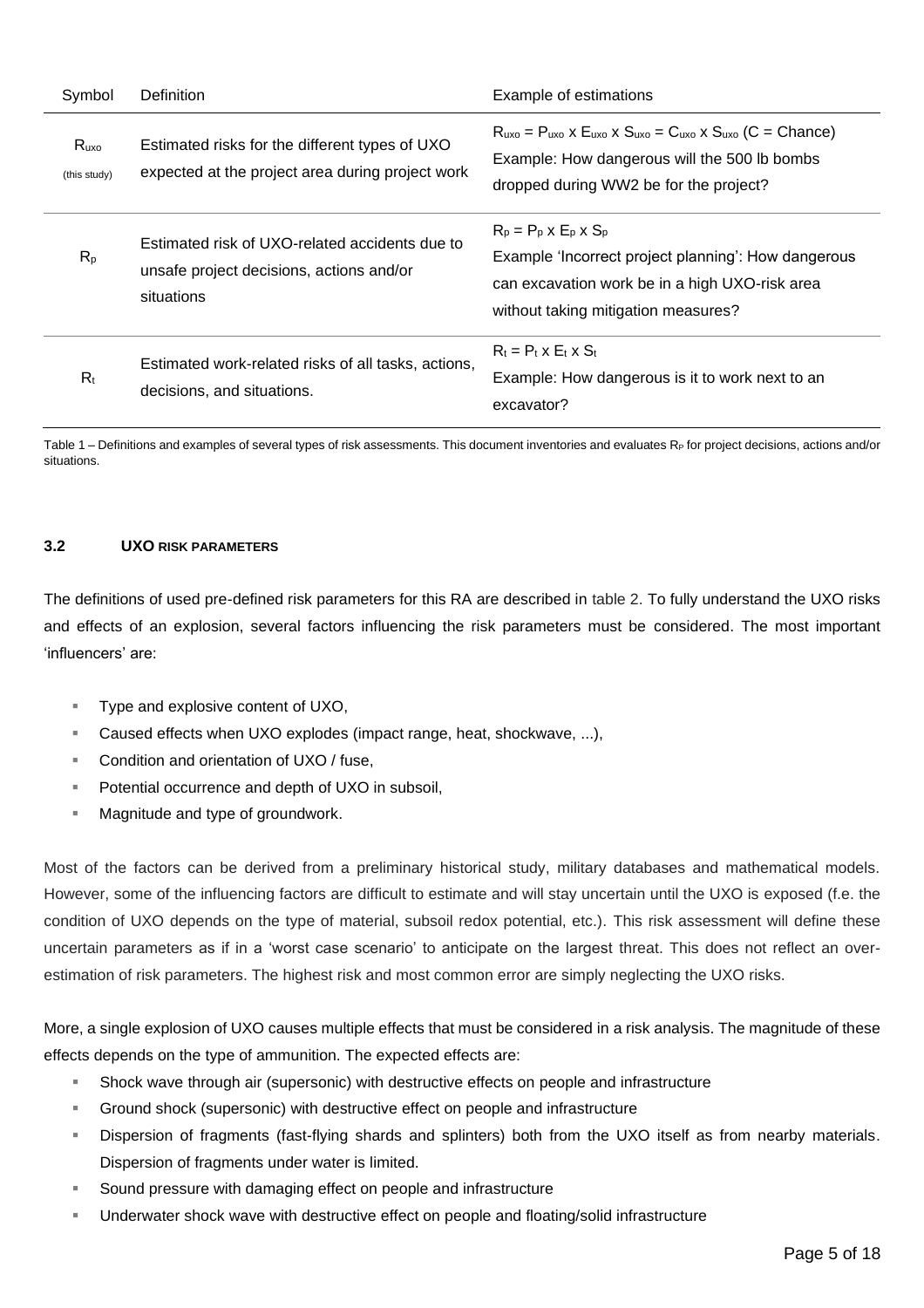- Underwater bubble jet effect with destructive effects on nearby infrastructure
- **Explosion heat**
- Chemical aerosols (smoke and gas)

| Symbol           | <b>Description</b>                  | <b>Values</b>                         |                                                               |
|------------------|-------------------------------------|---------------------------------------|---------------------------------------------------------------|
|                  |                                     | R < 21                                | <b>Slight risk; acceptable</b>                                |
|                  |                                     | $21 \le R < 71$                       | <b>Small risk; attention required</b>                         |
|                  | Estimated risk of UXO-related       | $71 \le R < 201$                      | <b>Moderate risk; apply simple measures</b>                   |
| Ruxo             | accidents due to the presence of    | $201 \le R <$                         |                                                               |
|                  | UXO in the project area             | 401                                   | High risk; apply large measures immediately                   |
|                  |                                     | $401 \leq R$                          | Risk is too high; stop activities / operations                |
|                  | Probability of triggering an UXO    | 0,5                                   | Highly unlikely, but conceivable                              |
|                  | explosion during project work:      | 1                                     | Unlikely, but possible in the long term                       |
| $P_{uxo}$        | depends on condition of UXO and     | 3                                     | Unusual (but possible)                                        |
|                  | type/orientation of UXO/fuse        | Possible<br>6<br>10<br>To be expected |                                                               |
|                  |                                     |                                       |                                                               |
|                  | Exposure to the UXO-dangers:        | 0.5                                   | Seldom exposed<br>Rarely                                      |
|                  | depends on occurrence/depth of      | 1<br>2                                | Sometimes                                                     |
| Euxo             | UXO and type/magnitude of           | 3                                     | Often                                                         |
|                  | groundwork                          | 6                                     | Frequently                                                    |
|                  |                                     | 10                                    | Constantly exposed                                            |
|                  | Severity of injury and damage after | 1                                     | Slight effect; injury without absence                         |
|                  | an UXO explosion: depends on        | 3                                     | Important; injury with absence                                |
| S <sub>uxo</sub> | type/content of UXO and caused      | 7                                     | Severe, lasting injury                                        |
|                  | effects (impact range, heat, shock  | 15<br>40                              | Very severe, lasting disability<br>Disaster, a fatal casualty |
|                  | wave, $\dots$ )                     | 100                                   | Major disaster, multiple fatal casualties                     |

Table 2 – Description of UXO risk parameters

#### <span id="page-5-0"></span>**3.3 UXO RISKS AT NEDRE FREDNES**

Based on the historical preliminary investigation [1], several geotechnical studies [2, 4, 5], and a thorough UXO knowledge, it is possible to evaluate the risks of the different types of UXO at Nedre Frednes correctly. The historical study [1] concludes a high to very high potential to encounter next types of UXO in the project area of Nedre Frednes:

- Allied 500 lb drop-off bombs
- Allied 3-inch rockets RP-3
- Allied 1000 and 2000 lb naval mines
- German 8.8 and 10.5 cm anti-aircraft grenades

Modelled penetrating depths are derived from a.o. historical military data (drop-off flight altitude or firing speed) and UXOintrinsic data (All up weight, Net explosive equivalent weight, shape) combined with geological/geotechnical data [2,4,5]. Those last studies point out that the subsoil of this area consists mainly of loose sediments (fine sand, silty clay to clayey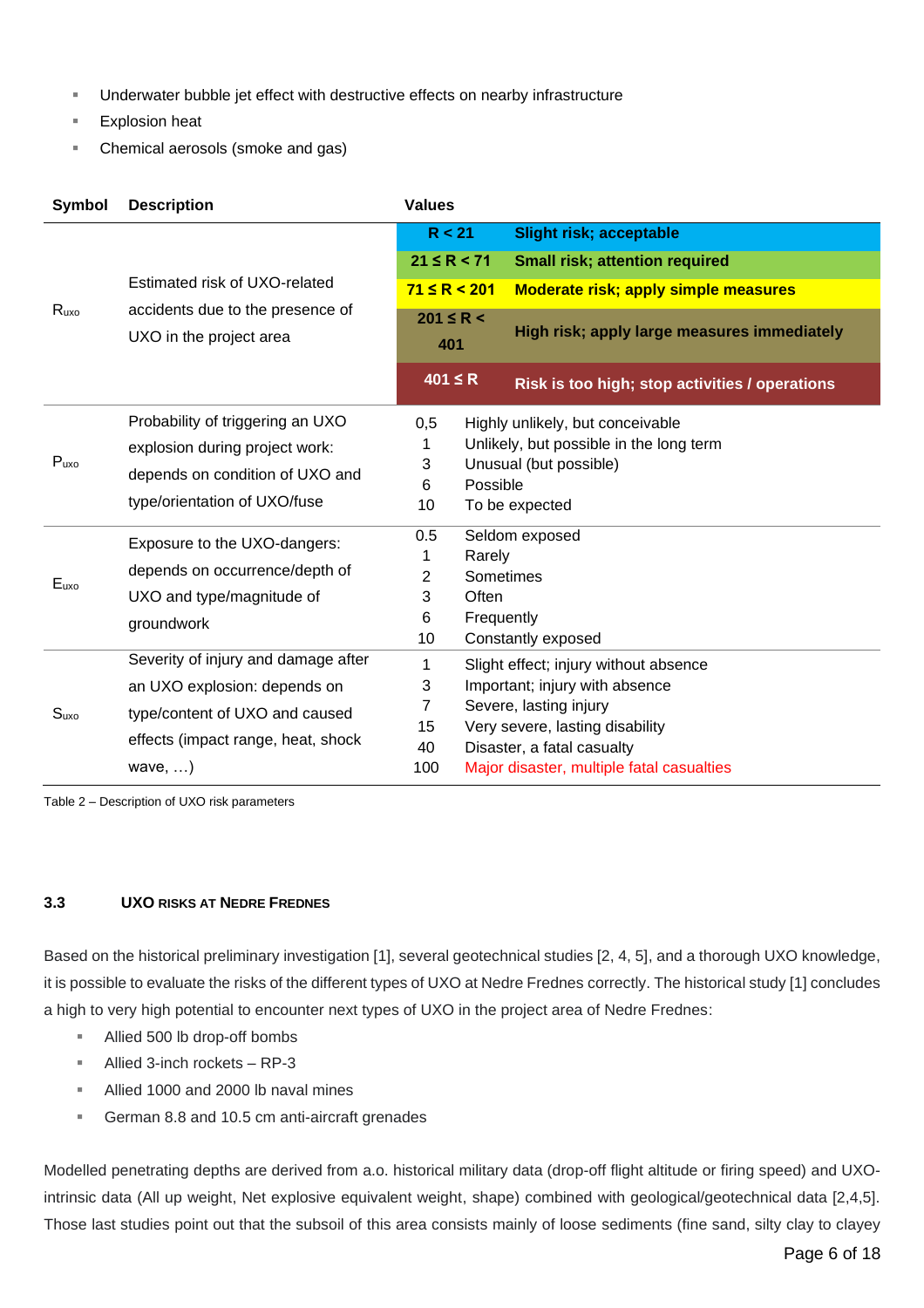silt) up to 20-25 MBGL. There is no indication of a shallow hard-rock massif which influences the penetration depths and UXO risks.

An important note when dealing with UXO: all ammunition is designed with a single goal, to create as much damage to people or infrastructure as possible. This explains the often maximum scores of 100 for the S<sub>p</sub>-parameter.

#### <span id="page-6-0"></span>*3.3.1 ALLIED 500 LB DROP-OFF BOMBS*

Based on the described factors in table 4 and calculated impact ranges in table 5 for 500 lb drop-off bombs, an estimation of UXO risk parameters for groundwork, without UXO mitigation measures, is made for this project area. The 500 lb bombs have a high potential to be found in the project area [2] up to a depth of 7 m below the WW2 ground level. During all types of groundwork up to 7 m below ground level (MBGL), and activities generating heavy vibrations, people and infrastructure will be exposed frequently to explosion danger  $(E_{uxo} = 6)$ . An accidental explosion can be expected due to the potential bad condition, type and orientation of the fuse and bomb. In other words, there is a very high triggering potential during groundwork ( $P_{uxo}$  = 10). An accidental explosion has a very high potential to create a catastrophe ( $S_{UXO}$  = 100).

| <b>Probability - Puxo</b> | $Exposure - Euxo$ | Severity - ?<br>Ouxo | Risk-<br><b>Kuxo</b> |
|---------------------------|-------------------|----------------------|----------------------|
|                           |                   | 100                  | 6000                 |

Table  $3 - UXO$  risk of drop-off bombs at project area  $-$  R<sub>uxo</sub> without UXO mitigation measures

The calculated risk for these types of bombs equals 6000. Groundwork and activities causing heavy vibrations cannot be allowed. Work can only start when thorough UXO mitigation measures are implemented (see chapter 4). The severity of explosions tends to decrease with increasing depth but remains far from safe ( $R_{uxo}$  will remain > 2400).

| Type of ammunition   | ш  | 500 lb General Purpose M43 & MC allied drop-off ammunition                             |
|----------------------|----|----------------------------------------------------------------------------------------|
|                      | ш. | Very likely to occur in the subsurface of the entire project area                      |
| Potential occurrence | ٠  | Not in the soil along the banks brought in after the war. The subsoil under this post- |
|                      |    | war package remains prone to bomb contamination.                                       |
| Explosive content    | ш  | 127 kg TNT or amatol explosives                                                        |
|                      | ш  | Shock wave with very destructive effect on people and infrastructure                   |
|                      | ш  | Dispersion of fragments in a wide area. Actual radius decreases with depth of bomb     |
| Major effects        |    | explosion                                                                              |
|                      | ш  | Ground shock with destructive effect on people and infrastructure                      |
|                      | ш  | Sound pressure damaging people and infrastructure                                      |
|                      | ш  | <b>Explosion heat</b>                                                                  |
| Condition            | ٠  | Potentially very dangerous condition: bombs and fuses are exposed for ca. 80           |
|                      |    | years to oxidation (since 1944).                                                       |
|                      | ш. | Up to 7 MBGL: bombs were designed to penetrate the subsurface. They were               |
| Depth in subsurface  |    | dropped at high altitude (15 350 feet or 4680 m). This implies a high kinetic energy   |
|                      |    | of the bomb when reaching the surface, able to penetrate the subsurface.               |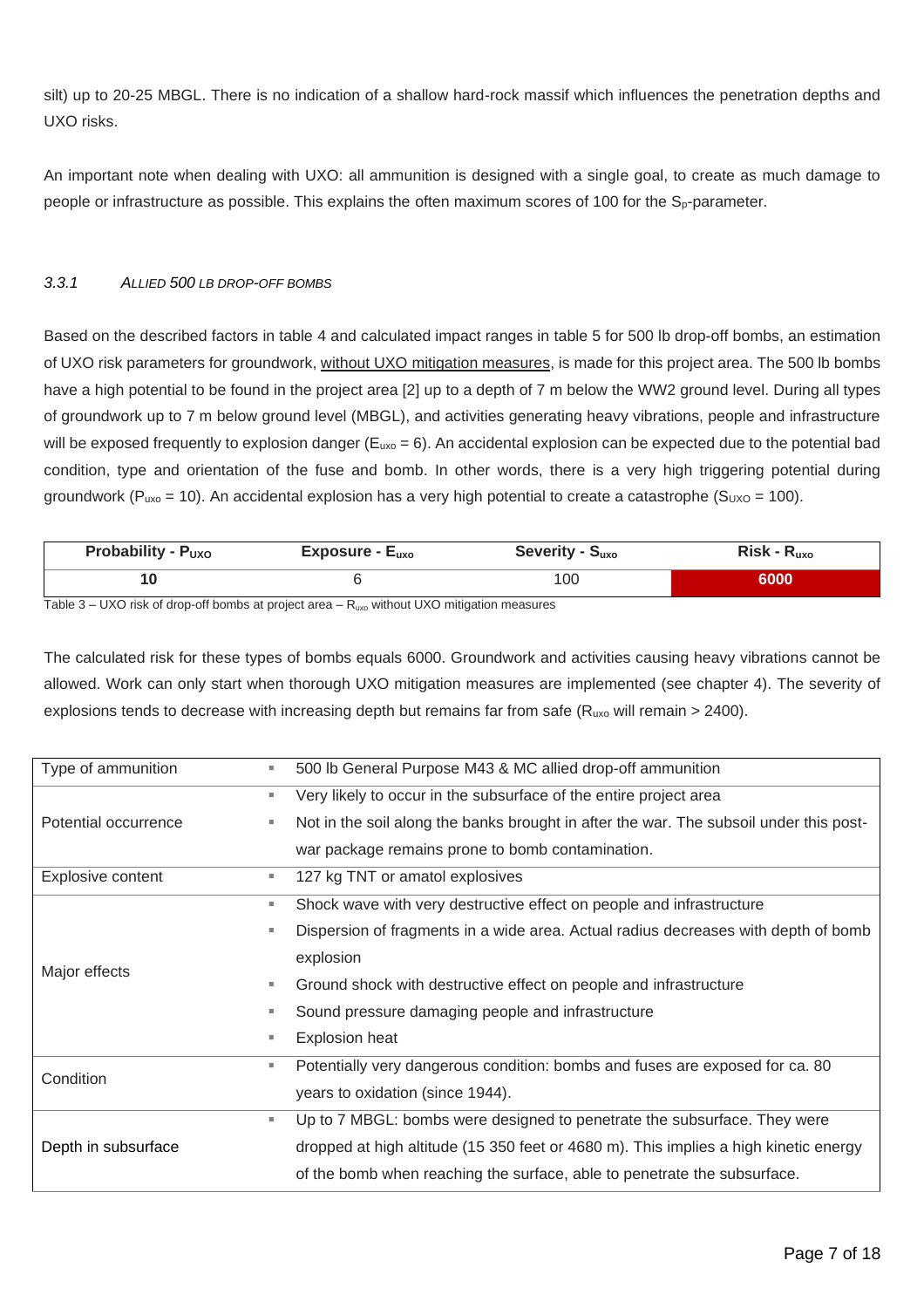|                        | ш | Very dangerous orientation of fuse: these types of drop-off bombs move, while         |  |  |
|------------------------|---|---------------------------------------------------------------------------------------|--|--|
| Orientation in subsoil |   | penetrating the subsurface, in a parabolic way due to increasing friction with depth. |  |  |
|                        |   | This implies a 'turn' at their greatest depth in the subsoil, and move up again, fuse |  |  |
|                        |   | upwards directed.                                                                     |  |  |
|                        |   | All groundwork up to 7 MBGL: drilling, excavating, milling asphalt/pavements,         |  |  |
| Dangerous project      |   | All activities which cause heavy vibrations (heavy transport, excavation and          |  |  |
| activities             |   | demolition work).                                                                     |  |  |

Table 4 – Factors needed to estimate the risk parameters of allied 500 lb drop-off bombs

|                                                        | Location of explosion    | <b>Explosion effect</b>                 | Impact class                                               | Modelled<br>radius (m) |
|--------------------------------------------------------|--------------------------|-----------------------------------------|------------------------------------------------------------|------------------------|
|                                                        |                          |                                         | 50% chance on mortality / destruction<br>of infrastructure | 25                     |
|                                                        |                          |                                         | Severe injuries / damage to<br>infrastructure              | 40                     |
|                                                        |                          | Shock wave                              | Important injuries / damage to<br>infrastructure           | 75                     |
|                                                        |                          |                                         | Light injuries / damage to infrastructure                  | 111                    |
| 500 lb drop-off bomb<br>$\sigma$<br>đ<br>Impact ranges | Explosion on surface     |                                         | Minor or no injuries / damage to<br>infrastructure         | 221                    |
|                                                        |                          | Dispersion of fragments<br>Ground shock | Harmful dispersion radius                                  | 1103                   |
|                                                        |                          |                                         | Maximum dispersion radius                                  | 1430                   |
|                                                        |                          |                                         | Harmful ground shock radius                                | 139                    |
|                                                        |                          |                                         | Max. distance of ground shock                              | 361                    |
|                                                        |                          | Sound pressure                          | Harmful impact radius                                      | 290                    |
|                                                        |                          |                                         | Max. distance of shock wave                                | 2367                   |
|                                                        | Under water<br>explosion | Shock wave                              | Destructive Impact radius on<br>infrastructure             | 23                     |

Table 5 – Impact ranges of a 500 lb drop-off bomb

#### <span id="page-7-0"></span>*3.3.2 RP-3 ROCKETS*

Based on the described factors in table 7 and the calculated impact ranges in table 8 for RP-3 rockets, an estimation of UXO risk parameters for groundwork, without UXO mitigation measures, is made for this project area. The rockets have a very high potential to occur in the project area [2] up to 2 MBGL. During all types of groundwork up to 2 MBGL, and during activities generating heavy vibrations, people and infrastructure will be exposed frequently to explosion danger ( $E_{uxo} = 6$ ). An accidental explosion is possible due to the potential bad condition of fuses and rockets as well as the unknown orientation of the fuse ( $P_{uxo} = 6$ ). An accidental explosion has a very high potential to create a catastrophe ( $S_{UXO} = 100$ ).

| <b>Probability -</b> | <b>Exposure -</b> | Severity - | <b>Risk</b> |
|----------------------|-------------------|------------|-------------|
| <b>PUXO</b>          | $E_{uxo}$         | Puxo       | ι∿αχο       |
|                      |                   | 100        | 8600        |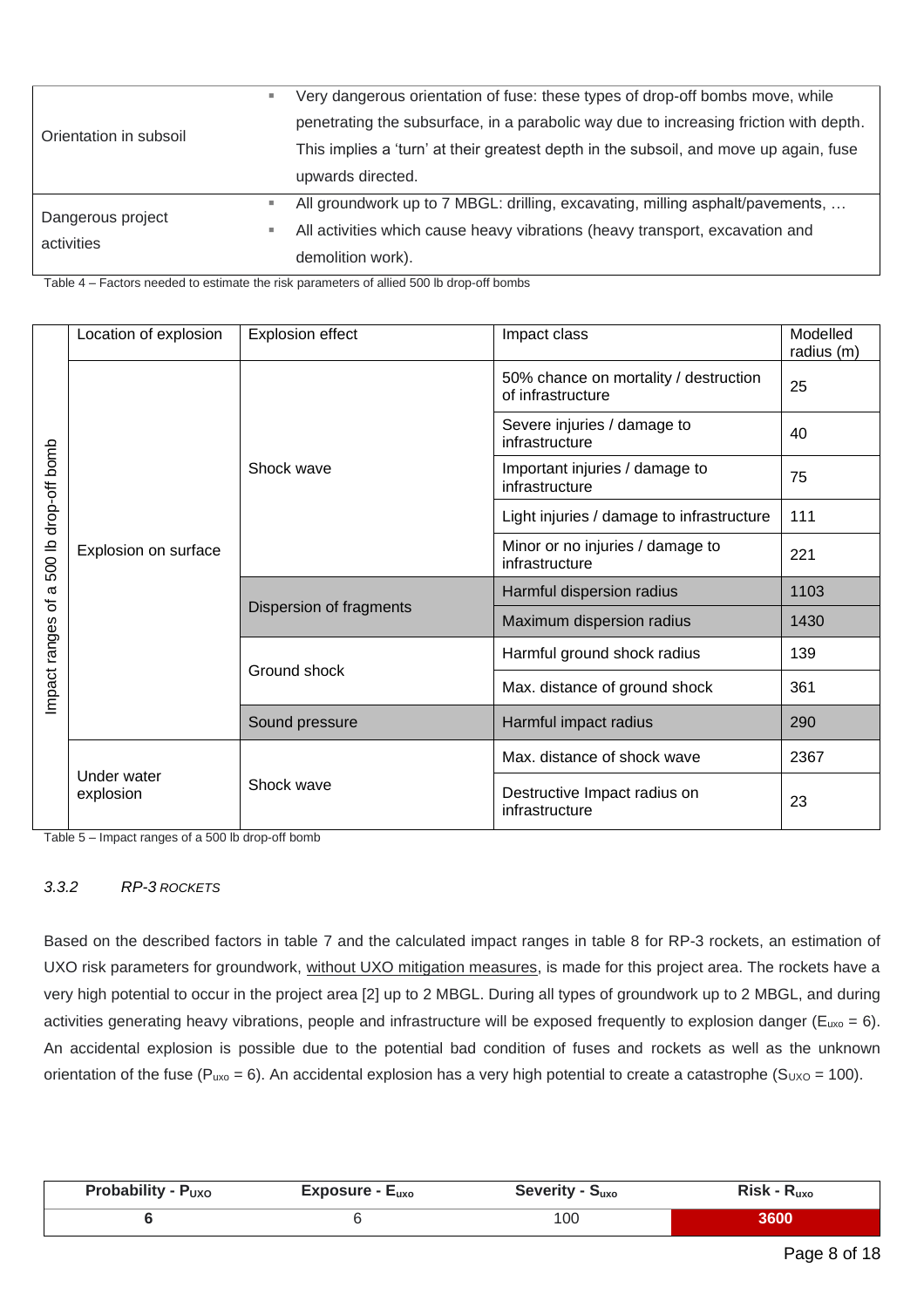The calculated risk for RP-3 rockets equals 3600, which is unacceptable high. Groundwork and activities causing heavy vibration cannot be allowed. Work can only start when thorough UXO mitigation measures are implemented (see chapter 4).

| <b>Type of ammunition</b>     | ш  | RP-3 - Rocket projectile 3 inch                                                      |  |  |
|-------------------------------|----|--------------------------------------------------------------------------------------|--|--|
| <b>Occurrence</b>             | ш  | Very likely to occur in the total project area. Will not occur in post-WW2 dumped    |  |  |
|                               |    | sediments (e.g., banks of Porsgrunn Selva).                                          |  |  |
| <b>Explosive content</b>      | ш  | 60-pound (27.4 kg) warhead with 5.44 kg TNT or amatol 60/40 explosives               |  |  |
|                               | ш  | Shock wave with destructive effect on people and infrastructure                      |  |  |
|                               | ш  | Destructive ground shock                                                             |  |  |
|                               | ш  | Sound pressure damage                                                                |  |  |
| <b>Major effects</b>          | ш  | Explosion of RP-3 rockets leaves wide impact craters                                 |  |  |
|                               | ш  | <b>Explosion heat</b>                                                                |  |  |
|                               | ш  | Dispersion of fragments with catastrophic effects                                    |  |  |
| <b>Condition</b>              | ш  | Potentially dangerous condition: rockets and fuses are exposed during 80 years to    |  |  |
|                               |    | oxidation (since 1944).                                                              |  |  |
|                               | u, | Up to 2 MBGL: RP-3 rockets are 'fired' at low altitude (100-200 ft or 30-60 m) with  |  |  |
| Depth in subsurface           |    | dive bombers at a speed of 300 miles/h.                                              |  |  |
| <b>Orientation in subsoil</b> | ш  | Unknown orientation of explosives = dangerous situation.                             |  |  |
| Dangerous project             | ш  | All groundwork up to 2 m: drilling, excavating, milling asphalt/pavements, drilling, |  |  |
|                               | ш  | All activities which cause heavy vibrations (heavy transport, excavation and         |  |  |
| activities                    |    | demolition work).                                                                    |  |  |

Table 7 – Factors needed to estimate the risk parameters of allied 3-inch rockets

| explosion                                   | Location of explosion | <b>Explosion effect</b>                 | Impact class                                               | Modelled<br>radius (m) |
|---------------------------------------------|-----------------------|-----------------------------------------|------------------------------------------------------------|------------------------|
|                                             |                       | Shock wave                              | 50% chance on mortality / destruction<br>of infrastructure | 9                      |
|                                             | Explosion on surface  |                                         | Severe injuries / damage to<br>infrastructure              | 14                     |
| rocket                                      |                       |                                         | Important injuries / damage to<br>infrastructure           | 26                     |
|                                             |                       |                                         | Light injuries / damage to<br>infrastructure               | 39                     |
| RP-3<br>$\sigma$<br>৳<br>ranges<br>Impact I |                       |                                         | Minor or no injuries / damage to<br>infrastructure         | 77                     |
|                                             |                       | Dispersion of fragments<br>Ground shock | Harmful dispersion radius                                  | 771                    |
|                                             |                       |                                         | Maximum dispersion radius                                  | 841                    |
|                                             |                       |                                         | Harmful ground shock radius                                | 29                     |
|                                             |                       |                                         | Max. distance of ground shock                              | 75                     |
|                                             |                       | Sound pressure                          | Harmful impact radius                                      | 136                    |
|                                             | Under water explosion | Shock wave                              | Max. distance of shock wave                                | 828                    |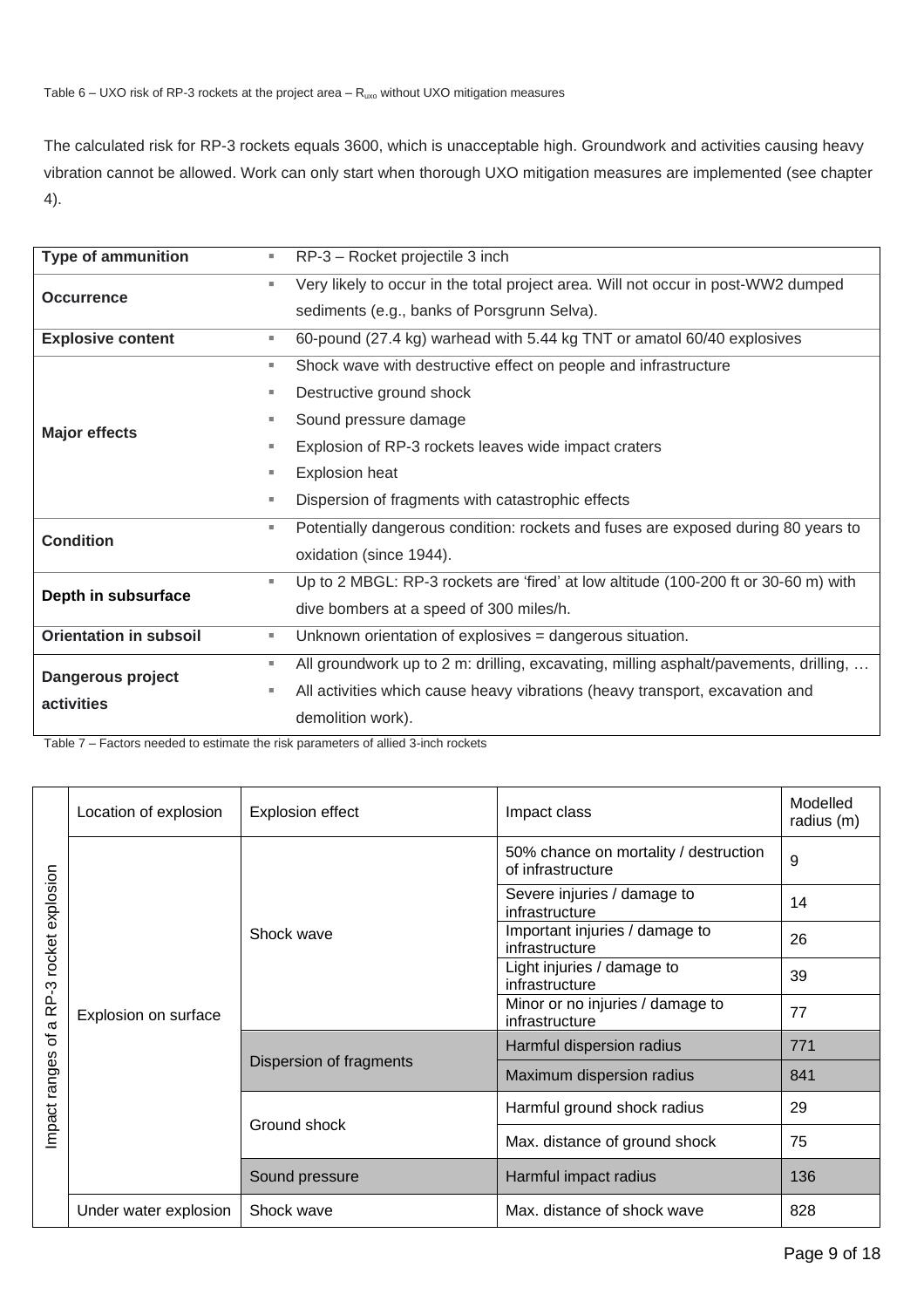|  | Destructive impact radius on<br>*rastructure |  |
|--|----------------------------------------------|--|
|  |                                              |  |

Table 8 – Estimated impact ranges of an RP-3 rocket explosion

#### <span id="page-9-0"></span>*3.3.3 ALLIED 1000 AND 2000 LB NAVAL MINES*

Based on the described factors in table 10 and calculated impact ranges in table 11 for 1000 and 2000 lb naval mines, an estimation of UXO risk parameters for groundwork, without UXO mitigation measures, is made for this project area. The naval mines have a high potential to occur near the surface (parachute drop-off) in the navigable waterways within the project area [2]. During all types of groundwork near the surface, and during activities generating heavy vibrations, people and infrastructure on or near the waterways will be exposed often to explosion danger ( $E_{uxo} = 3$ ). On the land side, naval mines are seldom encountered during groundwork ( $E_{uxo} = 0.5$ ). An accidental explosion can be expected due to the potential bad condition of fuses and mines as well as the very dangerous orientation of the fuses and thus high triggering potential during groundwork (P<sub>uxo</sub> = 10). An accidental explosion has a very high potential to create a catastrophe (S<sub>UXO</sub> = 100).

| Probability - $P_{UXO}$ | Exposure - $E_{\text{uxo}}$ | Severity - $S_{uxo}$ | $Risk - R_{uxo}$ |
|-------------------------|-----------------------------|----------------------|------------------|
|                         | 3 – waterways               | 100                  | 3000             |
|                         | $0.5 -$ land side           | 100                  | 500              |

Table 9 – UXO risk of drop-off naval mines at project area – Ruxo without UXO mitigation measures

The calculated risk for naval mines equals 3000 for work on or near the navigable waterways (Porsgrunn Selva) and 500 for groundwork on the land side. In both cases, groundwork and activities causing heavy vibrations cannot be allowed. Work can only start when thorough UXO mitigation measures are implemented (see chapter 4).

| Type of ammunition   | ٠  | 1000 lb British A-MK V and A-MK VII parachute drop-off mines                        |
|----------------------|----|-------------------------------------------------------------------------------------|
|                      | ш  | 2000 lb British I-IV and I-VI parachute drop-off mines                              |
|                      | ш  | Likely to occur near ground level in waterways at the project area (Porsgrunn       |
|                      |    | Selva)                                                                              |
| Potential occurrence | ш  | Can be covered by soils along the banks brought in after the war.                   |
|                      | ш  | Rarely found on the land side but a small possibility remains (drifting parachutes, |
|                      |    | bad aiming of pilots, ).                                                            |
| Explosive content    | ш. | 1000 lb MK bombs hold 600 lb (272 kg) of explosives                                 |
|                      | ٠  | 2000 lb I bombs hold 950 lb (321 kg) of explosives                                  |
|                      | ш  | Underwater shock wave with extreme destructive effect on people and                 |
|                      |    | infrastructure on or nearby the waterway (partial flooding of project area,         |
| Major effects        |    | destruction of bridges, ships and quays, )                                          |
|                      | ٠  | Shock wave with very destructive effect on people and infrastructure                |
|                      | ш  | Underwater bubble jet effect with destructive effect on nearby infrastructure       |
| Condition            | ш  | Potentially dangerous condition: bombs and fuses have been exposed for 80 years     |
|                      |    | to oxidation and weathering/current erosion (since 1944).                           |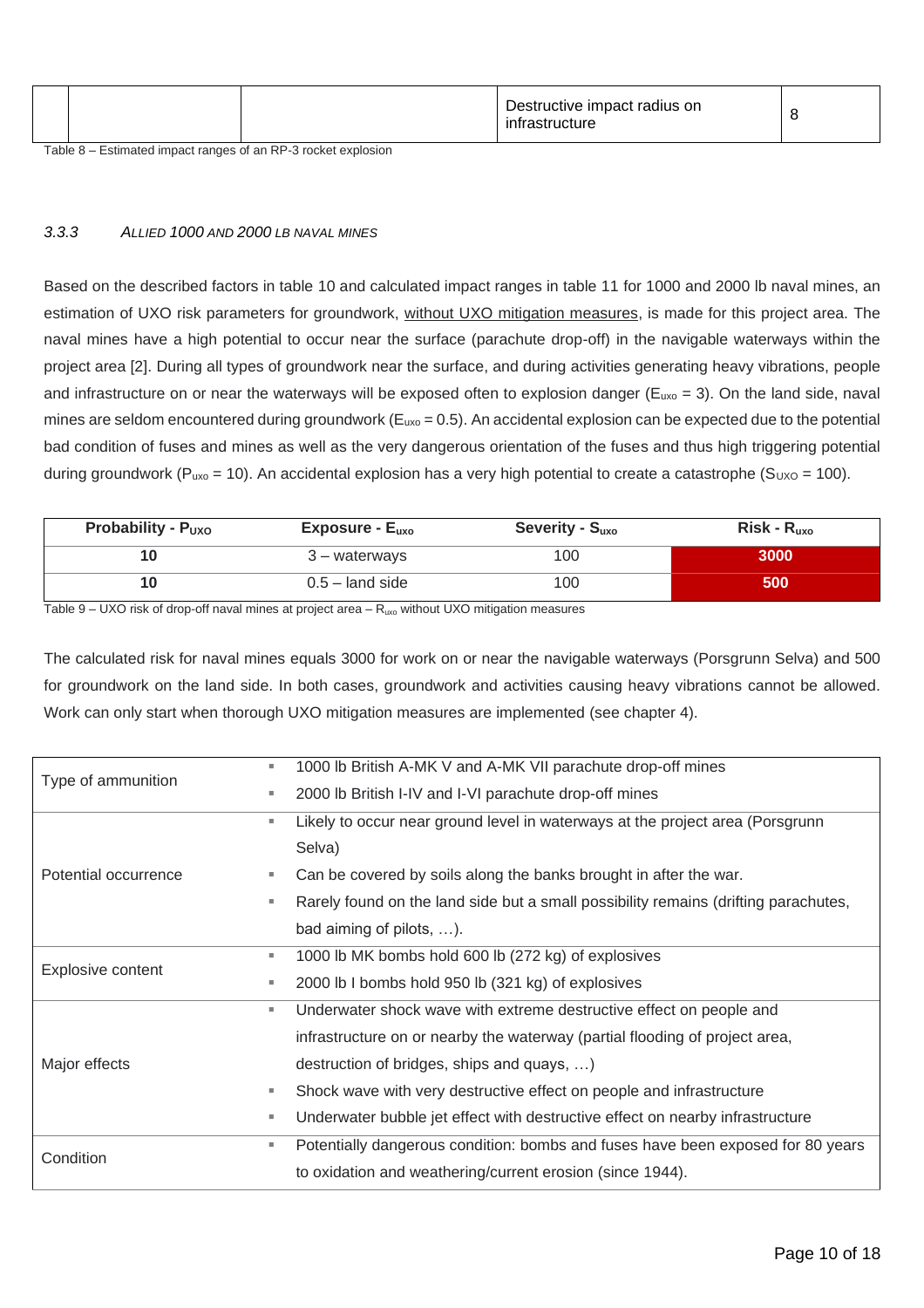| Depth in subsurface             |   | Near-surface depths: mines were dropped using parachutes at low altitude (100-      |
|---------------------------------|---|-------------------------------------------------------------------------------------|
|                                 |   | 200 ft or 30-60 m).                                                                 |
| Orientation in subsoil          |   | Very dangerous orientation of fuse: these mines were dropped with parachutes.       |
|                                 |   | Fuses are pointing upwards.                                                         |
|                                 | ш | All near-surface groundwork: drilling, dredging, excavating,                        |
| Dangerous project<br>activities |   | All activities which cause heavy vibrations (heavy transport, excavation & dredging |
|                                 |   | work).                                                                              |

Table 10 – Factors needed to estimate the risk parameters of allied naval mines

| naval mines  | Location of<br>explosion | <b>Explosion effect</b> | Impact class                                               | Modelled<br>radius (m)<br>$-1000$ lb<br>mine | Modelled<br>radius (m)<br>$-2000$ lb<br>mine |
|--------------|--------------------------|-------------------------|------------------------------------------------------------|----------------------------------------------|----------------------------------------------|
|              |                          |                         | 50% chance on mortality / destruction of<br>infrastructure | 25                                           | 33                                           |
|              |                          |                         | Severe injuries / damage to infrastructure                 | 39                                           | 54                                           |
|              |                          | Shock wave              | Important injuries / damage to infrastructure              | 74                                           | 100                                          |
|              | Explosion on surface     |                         | Light injuries / damage to infrastructure                  | 109                                          | 147                                          |
| 2000 lb      |                          |                         | Minor or no injuries / damage to infrastructure            | 217                                          | 295                                          |
| 1000 &       |                          | Dispersion of           | Harmful dispersion radius                                  | 1215                                         | 1380                                         |
| ৳            |                          | fragments               | Maximum dispersion radius                                  | 1408                                         | 1901                                         |
|              |                          | Ground shock            | Harmful ground shock radius                                | 135                                          | 213                                          |
| mpact ranges |                          |                         | Max. distance of ground shock                              | 351                                          | 33                                           |
|              |                          | Sound pressure          | Harmful impact radius                                      | 382                                          | 519                                          |
|              |                          |                         | Max. distance of shock wave                                | 2323                                         | 3153                                         |
|              | Under water<br>explosion | Shock wave              | Destructive impact radius on infrastructure                | 22                                           | 30                                           |

Table 11 – Estimated impact ranges for 1000 and 2000 lb naval mines

#### <span id="page-10-0"></span>*3.3.4 8.8 AND 10.5 CM ARTILLERY AMMUNITION*

Based on the described factors in table 13 and the calculated impact ranges in table 14 for 8.8 and 10.5 cm German artillery ammunition, an estimation of UXO risk parameters for groundwork, without UXO mitigation measures, is made for this project area. The anti-aircraft grenades have a high potential to occur in the project area [2] up to 4 MBGL. During all types of groundwork up to 4 MBGL, and during activities generating heavy vibrations, people and infrastructure will often be exposed to explosion danger (Euxo = 3). An accidental explosion during groundwork up to 4 m below ground level, or caused by heavy vibrations, is possible due to the potential bad condition of the detonation mechanism ( $P_{uxo} = 6$ ). An accidental explosion can cause a disaster  $(S<sub>UXO</sub> = 40)$ .

| <b>Probability - Puxo</b> | $Exposure - Euxo$ | <b>Severity - Suxo</b> | $Risk - R_{uxo}$ |
|---------------------------|-------------------|------------------------|------------------|
|                           |                   | 40                     | 720              |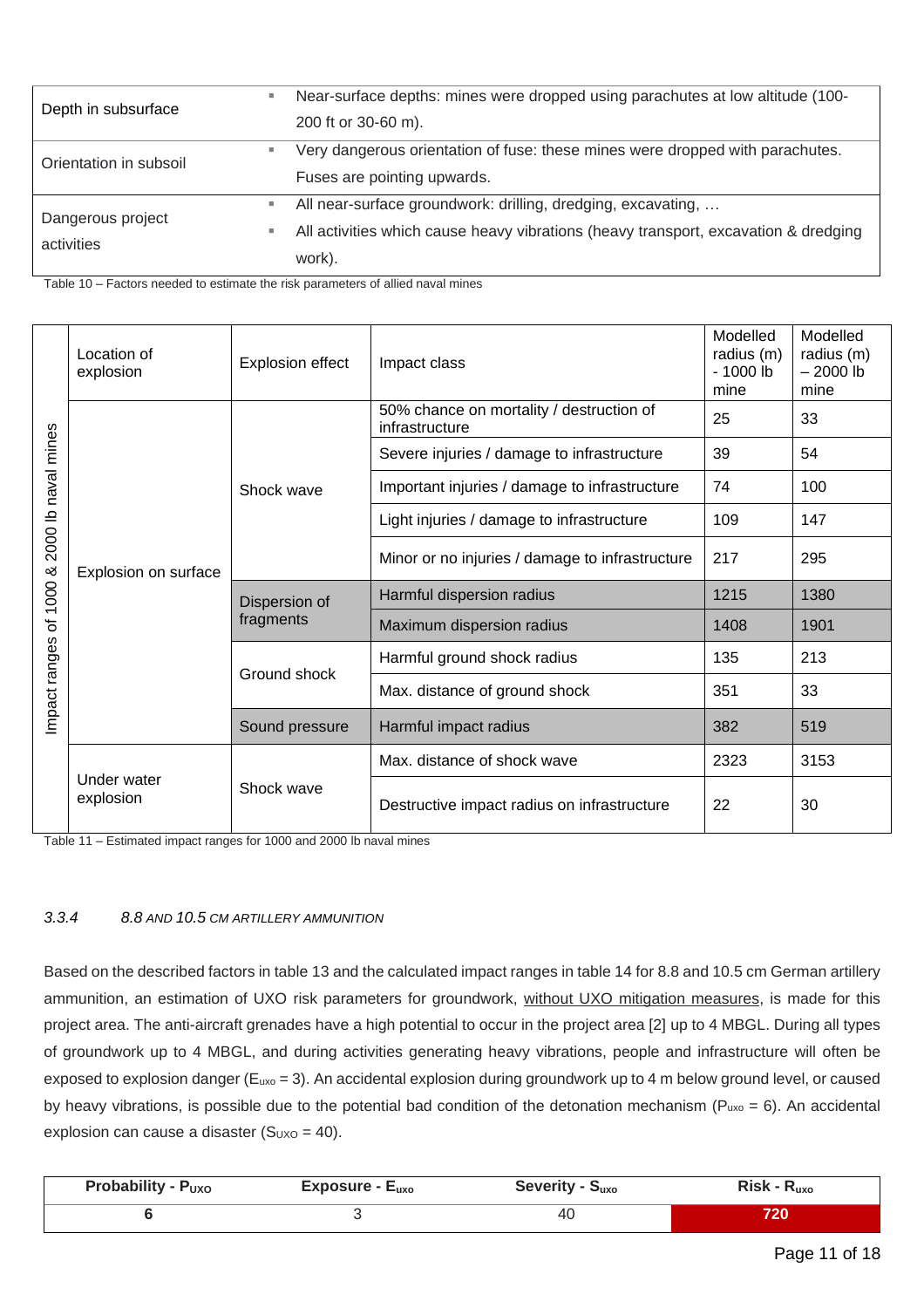The calculated risk for 8.8 and 10.5 cm FLAK grenades equals 750. Groundwork and activities causing heavy vibration cannot be allowed. Work can only start when thorough UXO mitigation measures are implemented (see chapter 4).

| Type of ammunition     | ш  | 8.8 and 10.5 cm German anti-aircraft grenades (FLAK grenades)                    |
|------------------------|----|----------------------------------------------------------------------------------|
|                        | u, | Likely to occur in project area, including in post WW2 dumped sediments from     |
| Potential occurrence   |    | nearby areas. The project area lies in the proximity of two WW2 German anti-     |
|                        |    | aircraft batteries, and movable canon batteries may have been present.           |
| Explosive content      | u, | 8.8 cm grenade - 0.68 to 1 kg TNT or amatol 60/40                                |
|                        | ш  | 10.5 cm grenade - 1.55 kg TNT or amatol 60/40                                    |
|                        | ш  | Shock wave with destructive effect on people and infrastructure                  |
|                        | ш  | Ground shock with destructive effect on people and infrastructure                |
| Major effects          | ш  | Damaging sound pressure wave                                                     |
|                        | ш  | Explosion heat                                                                   |
|                        | ш  | Dangerous dispersion of fragments                                                |
| Condition              | ш  | Potentially dangerous condition: ammunition is exposed for 80 years to oxidation |
|                        |    | (since 1944).                                                                    |
|                        | u, | Up to max. 4 MBGL: ammunition is fired giving the grenades high speed. This      |
| Depth in subsurface    |    | implies a high kinetic energy of the grenades when reaching the surface, able to |
|                        |    | penetrate subsurface.                                                            |
|                        | u, | Orientation of unexploded grenades is most likely with the nose downwards.       |
| Orientation in subsoil | ш  | The grenades were designed with a preset time detonation. Touching unexploded    |
|                        |    | grenades can trigger the fuse to detonate.                                       |
| Dangerous project      | ш  | All groundwork up to 4 MBGL: drilling, excavating, milling asphalt/pavements,    |
|                        | ш  | All activities which cause heavy vibrations (heavy transport, excavation and     |
| activities             |    | demolition work).                                                                |

Table 13 – Factors needed to estimate the risk parameters of German anti-aircraft grenades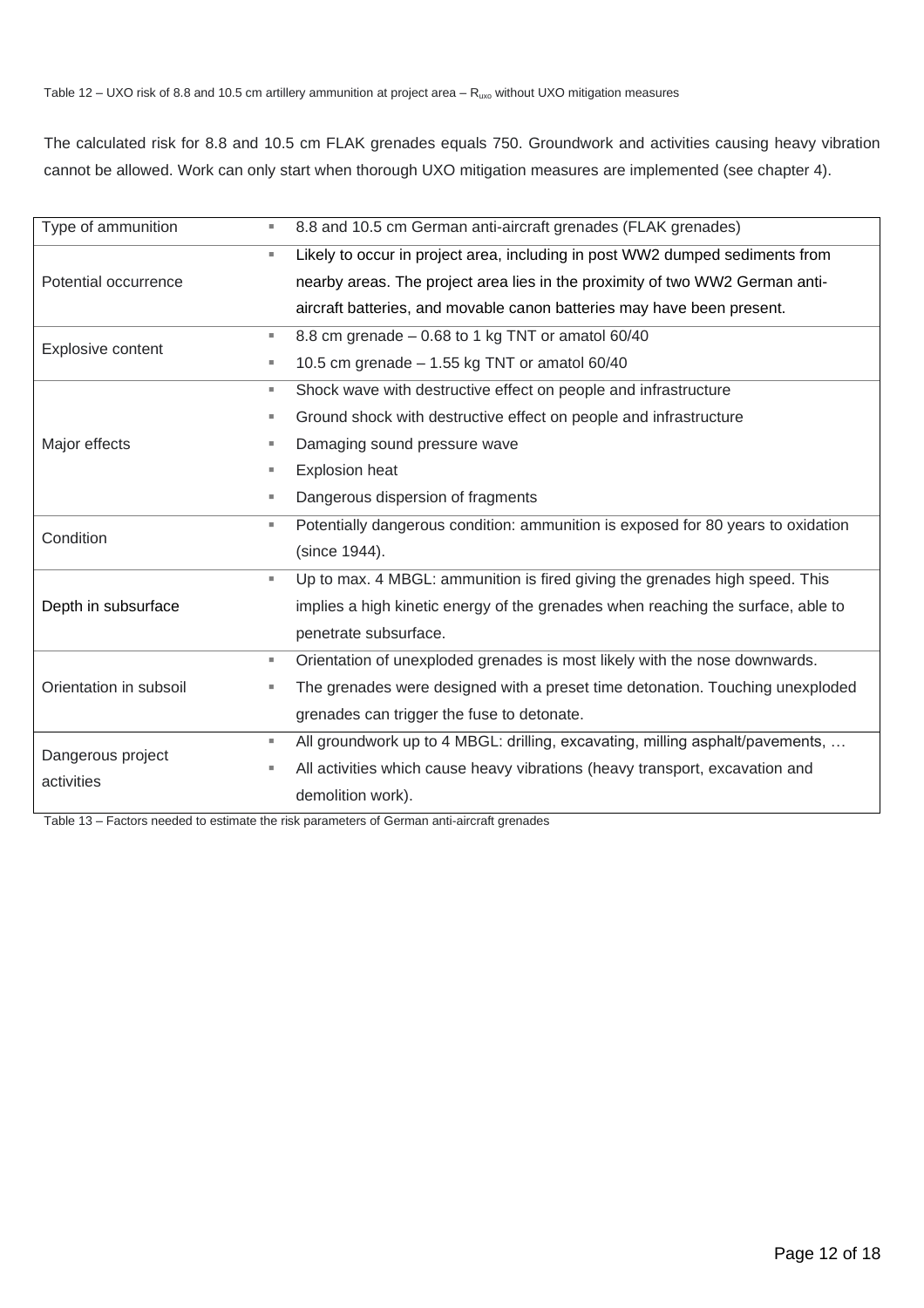|                   | Location of explosion | <b>Explosion effect</b> | Impact class                                               | Modelled<br>radius (m) |
|-------------------|-----------------------|-------------------------|------------------------------------------------------------|------------------------|
| grenade explosion |                       |                         | 50% chance on mortality / destruction<br>of infrastructure | 6                      |
|                   |                       |                         | Severe injuries / damage to<br>infrastructure              | 9                      |
|                   |                       | Shock wave              | Important injuries / damage to<br>infrastructure           | 17                     |
|                   |                       |                         | Light injuries / damage to<br>infrastructure               | 25                     |
| $\epsilon$        | Explosion on surface  |                         | Minor or no injuries / damage to<br>infrastructure         | 51                     |
| 10.5<br>ω         |                       |                         | Harmful dispersion radius                                  | 682                    |
| ৳                 |                       | Dispersion of fragments | Maximum dispersion radius                                  | 698                    |
| Impact ranges     |                       | Ground shock            | Harmful ground shock radius                                | 15                     |
|                   |                       |                         | Max. distance of ground shock                              | 40                     |
|                   |                       | Sound pressure          | Harmful impact radius                                      | 90                     |
|                   |                       |                         | Max. distance of shock wave                                | 545                    |
|                   | Under water explosion | Shock wave              | Destructive radius on infrastructure                       | 5                      |

Table 14 – Estimated impact ranges of a 10.5 cm German grenade explosion

## <span id="page-12-0"></span>**4 PREVENTION AND MITIGATION MEASURES**

#### <span id="page-12-1"></span>**4.1 UXO RISK MITIGATION MEASURES**

All risk calculations point out that UXO risk mitigation measures must be implemented before any groundwork, or vibrationgenerating activities, can start. Table 15 shows the risk calculation, first without UXO mitigation measures as calculated and explained in sections 3.3.1 to 3.3.4. A list of precautionary actions and the re-evaluated risks after implementing mitigation measures which eliminate or minimise one or more risk parameters (P, E, S):

| <b>UXO</b>               | $P_{uxo}$ | $E_{uxo}$ | S <sub>uxo</sub> | $R_{uxo}$ | Mitigation measures                                                                                                                                                                                                                             | $P_{uxo}$ | $E_{uxo}$ | S <sub>uxo</sub> | $R_{uxo}$ |
|--------------------------|-----------|-----------|------------------|-----------|-------------------------------------------------------------------------------------------------------------------------------------------------------------------------------------------------------------------------------------------------|-----------|-----------|------------------|-----------|
| 500 lb drop-off<br>bombs | 10        | 6         | 100              | 6000      | Emergency and intervention plan when<br>UXO is found<br>Evacuation and coordination plan<br>ш<br>■ Known safety perimeters per type of<br>UXO (see chapter 4.2)<br>All (sub)contractors need to implement<br>these UXO risks in their Task Risk | 3         | 0.5       | 40               | 60        |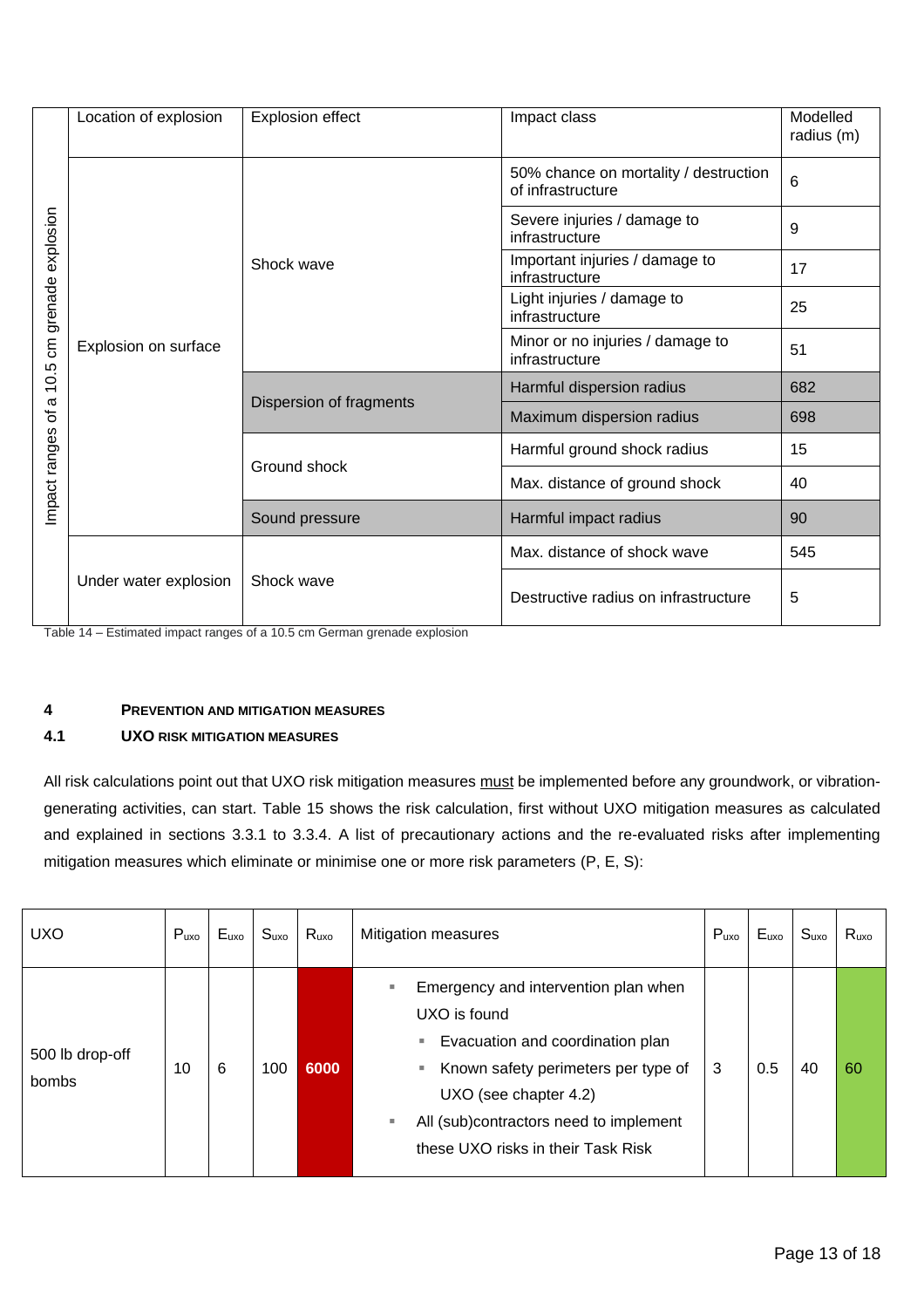|                                            |    |     |     |      |                                          | Assessment                               |   |             |    |     |
|--------------------------------------------|----|-----|-----|------|------------------------------------------|------------------------------------------|---|-------------|----|-----|
|                                            |    |     | 100 |      |                                          | Informing, training, and testing (sub)   |   |             |    |     |
|                                            |    |     |     |      |                                          | contractors/personnel about working in   |   | 0.5         | 40 |     |
| RP-3 Rockets                               | 6  | 6   |     | 1800 |                                          | an area with a very high UXO risk        | 3 |             |    | 60  |
|                                            |    |     |     |      |                                          | EOD contact number is known by all       |   |             |    |     |
|                                            |    |     |     |      |                                          | personnel in case explosives are         |   |             |    |     |
|                                            |    |     |     |      |                                          | accidentally found                       |   |             |    |     |
|                                            |    |     |     |      |                                          | Preliminary geophysical bomb detection   |   |             |    |     |
| 1000 and 2000 lb                           |    |     |     |      |                                          | of project area by experienced EOD       |   |             |    |     |
| naval mines in                             | 10 | 3   | 100 | 3000 |                                          | experts                                  |   | 0.5         | 40 | 60  |
|                                            |    |     |     |      |                                          | Surface detection in areas where         | 3 |             |    |     |
| waterways                                  |    |     |     |      |                                          | groundwork is limited to 2 MBGL          |   |             |    |     |
|                                            |    |     |     |      |                                          | Intrusive detection in areas where<br>ш  |   |             |    |     |
|                                            |    |     |     |      |                                          | groundwork exceeds 2 MBGL                |   |             |    |     |
|                                            |    |     |     |      |                                          | UXO clearance by a team consisting of    |   |             |    |     |
|                                            |    |     |     |      |                                          | senior EOD experts and excavator         |   |             |    |     |
| 1000 and 2000 lb<br>naval mines on<br>land | 10 | 0.5 | 100 | 500  |                                          | operators with EOD experience            |   |             |    |     |
|                                            |    |     |     |      |                                          | Supervising groundwork by EOD            | 3 | 0.5         | 40 | 60  |
|                                            |    |     |     |      |                                          | experts with mine detectors / bomb       |   |             |    |     |
|                                            |    |     |     |      | locators                                 |                                          |   |             |    |     |
|                                            |    |     |     |      |                                          | Supervising drilling activities by       |   |             |    |     |
|                                            |    |     |     |      |                                          | geophysicist with EOD experience and     |   |             |    |     |
|                                            |    |     |     |      |                                          | intrusive magnetometers                  |   |             |    |     |
|                                            |    |     |     |      | Stop all activities on project area when |                                          |   |             |    |     |
|                                            |    |     |     |      |                                          | UXO is found. An EOD expert can          |   |             |    |     |
|                                            |    |     |     |      |                                          | advise correct safety perimeters and     |   |             |    |     |
|                                            |    |     |     |      |                                          | remove UXO to a safe location            |   |             |    |     |
|                                            |    |     |     |      | Work is only allowed when areas are      |                                          |   |             |    |     |
| 8.8 and 10.5 cm                            |    |     |     |      |                                          | made 'clear of UXO'                      |   |             |    |     |
| anti-aircraft                              | 6  | 3   | 40  | 720  |                                          | All water-based excavations must be      | 3 | $\mathbf 1$ | 40 | 120 |
| grenades                                   |    |     |     |      |                                          | supervised by senior EOD experts         |   |             |    |     |
|                                            |    |     |     |      |                                          | Installing anti-explosion infrastructure |   |             |    |     |
|                                            |    |     |     |      |                                          | when UXO is found (hanging protective    |   |             |    |     |
|                                            |    |     |     |      |                                          | screens, installing containers, )        |   |             |    |     |
|                                            |    |     |     |      |                                          | Installing trenches (mutes explosion     |   |             |    |     |
|                                            |    |     |     |      |                                          | energy)                                  |   |             |    |     |
|                                            |    |     |     |      |                                          | Preparing a nearby lying secured area    |   |             |    |     |
|                                            |    |     |     |      |                                          | where coordinated explosions of non-     |   |             |    |     |
|                                            |    |     |     |      |                                          | transportable UXO can be performed       |   |             |    |     |
| Table 15 - RA of UXO in project area       |    |     |     |      |                                          |                                          |   |             |    |     |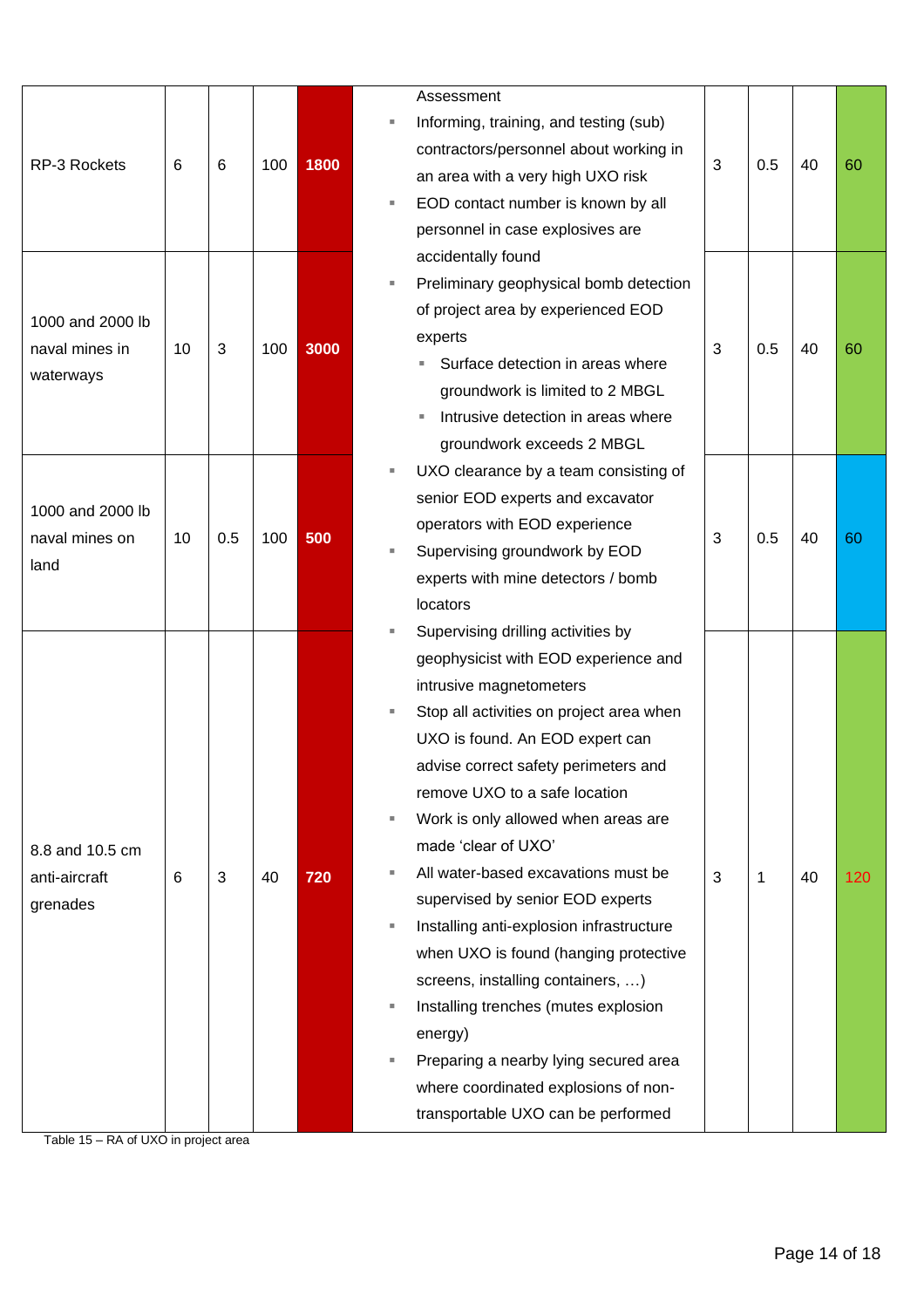#### <span id="page-14-0"></span>4.2 SAFETY PERIMETERS

When discovering an UXO, it is of utmost importance to avoid any (further) manipulation of the explosive. Taking immediate distance from the UXO is the first preventive measure. Further emergency coordination and actions can then be organized from a safe distance. There are three types of safety perimeters when encountering explosives. The indicative values for UXO at Nedre Frednes Porsgrunn are given in chapters 4.2.1 to 4.2.4.

Note that in-field UXO knowledge is necessary during groundwork in this area, so a correct evacuation and shelter perimeter can be calculated by the national demining service. The evacuation and shelter perimeters given here are purely indicative. Values given here do not consider extern factors (wind speed and direction, presence of local barriers which can direct explosion energy towards a certain area, …). It is the task of the national Norwegian demining service to calculate these perimeters.

- The reflex perimeter indicates the area that needs an immediate evacuation if UXO is found, in order to avoid triggering the UXO to explode. All persons must leave this area as quickly as possible, and incoming traffic must be stopped. Equipment within this perimeter must be left behind. The local authorities and national emergency or demining service are informed. An EOD expert or the national demining service will identify the UXO and take further precaution measures (installing evacuation and shelter perimeter, installing bomb sheets, ...).
- The evacuation perimeter indicates the area that could be impacted by a possible explosion and the associated shock wave. All residents or persons present who are not part of the operational emergency or security services must leave this area as quickly as possible and incoming traffic must be stopped. The national Norwegian demining service decides the effective perimeter.
- The shelter perimeter indicates the area on top of an evacuation perimeter within which shrapnel could fall after a possible explosion. Traffic within this perimeter (water, air and land) should therefore be shut down and all residents will be asked to stay indoors, away from doors and windows until after the UXO has been neutralized. The national Norwegian demining service decides the effective perimeter.

▪

#### <span id="page-14-1"></span>**4.2.1 SAFETY PERIMETERS – 500 LB DROP-OFF BOMBS**

| eters  | <b>Reflex perimeter</b><br>100 <sub>m</sub> |        |  |  |  |  |
|--------|---------------------------------------------|--------|--|--|--|--|
| perime | <b>Evacuation perimeter</b><br>225 m        |        |  |  |  |  |
| Safety | <b>Shelter perimeter</b>                    | 1430 m |  |  |  |  |

#### <span id="page-14-2"></span>**4.2.2 SAFETY PERIMETERS – RP-3 ROCKETS**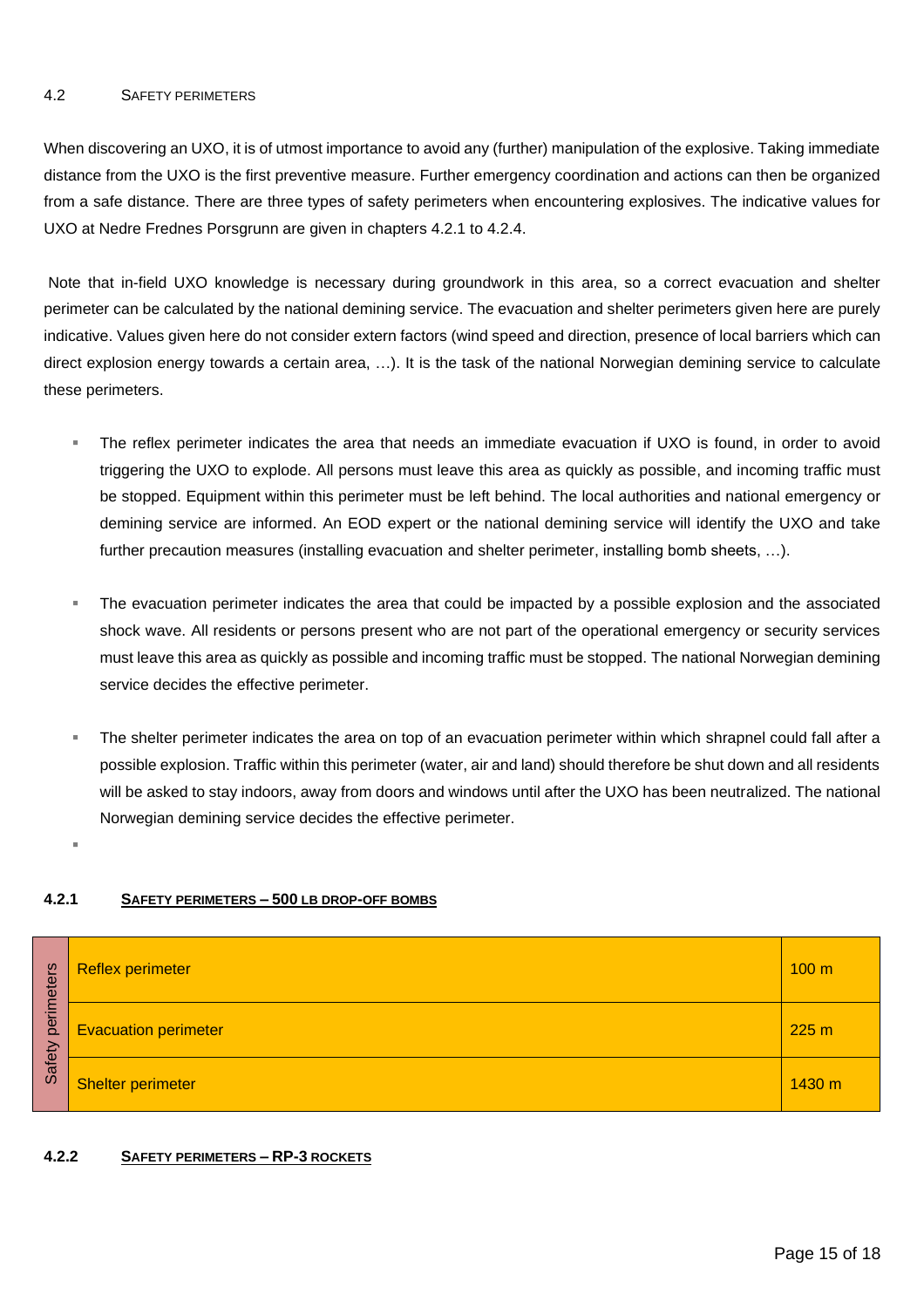| perimeters | <b>Reflex perimeter</b><br>50 <sub>m</sub>     |       |  |  |  |  |  |  |  |
|------------|------------------------------------------------|-------|--|--|--|--|--|--|--|
|            | <b>Evacuation perimeter</b><br>80 <sub>m</sub> |       |  |  |  |  |  |  |  |
| Safety     | <b>Shelter perimeter</b>                       | 845 m |  |  |  |  |  |  |  |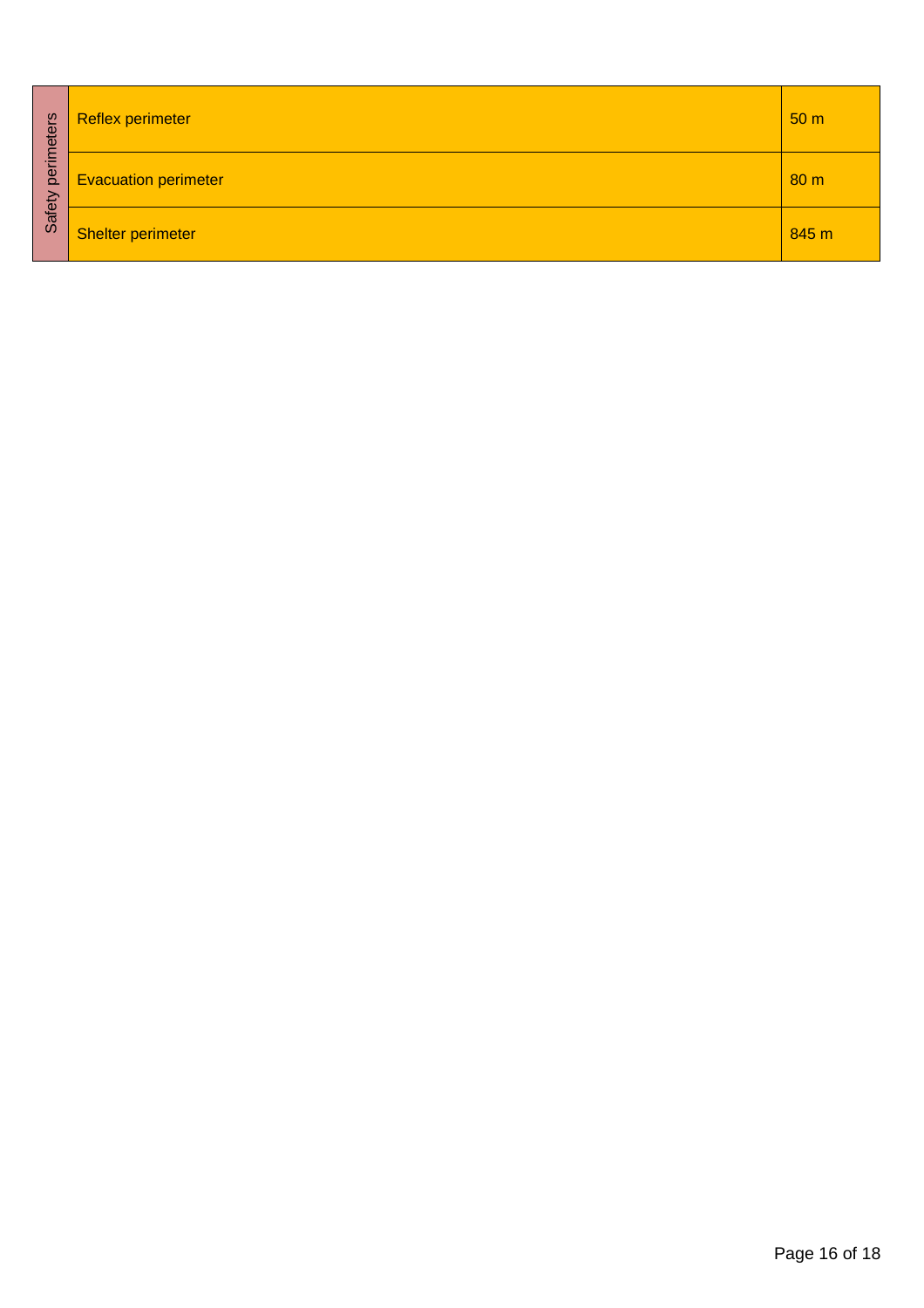#### <span id="page-16-0"></span>**4.2.3 SAFETY PERIMETERS – 1000 & 2000 LB NAVAL MINES**

| eters  | <b>Reflex perimeter</b>     | 100 <sub>m</sub> | 150 <sub>m</sub> |
|--------|-----------------------------|------------------|------------------|
| perime | <b>Evacuation perimeter</b> | 220 m            | 300 <sub>m</sub> |
| Safety | <b>Shelter perimeter</b>    | 1410 m           | 1905 m           |

#### <span id="page-16-1"></span>**4.2.4 SAFETY PERIMETERS – 8.8 AND 10.5 CM GRENADES**

| eters<br>perim<br>Safety | <b>Reflex perimeter</b>     | 50  |
|--------------------------|-----------------------------|-----|
|                          | <b>Evacuation perimeter</b> | 55  |
|                          | Shelter perimeter           | 700 |

#### <span id="page-16-2"></span>**5 ADVISE**

All the past WW2 actions in Porsgrunn point out that any groundwork, on land and in the navigable waterways, are subject to a very high UXO risk. Thorough UXO mitigation measures, as shown in table 15, must be taken before and during the project's work. We strongly advise the cooperation with EOD experienced companies specialised in a.o. (1) underground and underwater detections (up to 7 m below ground level), (2) UXO clearance, and (3) EOD supervision of groundwork.

All the UXO risks described in this document must be made very clear to all actors, from workmen to project managers, emergency services and the local authority. A specific UXO coordination by EOD experts is advised. A clear emergency and evacuation plan with safety perimeters is required to move all persons as quickly as possible to a safe distance from the UXO risks if UXO is found. To lower the impact ranges, and thus the exposure of persons and infrastructure to UXO found during groundwork, the use of protective sheets (bomb blankets) is advised.

The emergency, security and/or coordination plans must at least cover:

- The results of this RA
- The safety perimeters
- Project planning phase per phase
- Emergency enter and exit points per phase
- A clear circulation plan
- Communication schema with all numbers of actors
- A plan of underground infrastructure (cables, pipelines, sewer system and their 'exit' points) is necessary for the national demining service and the EOD experts.